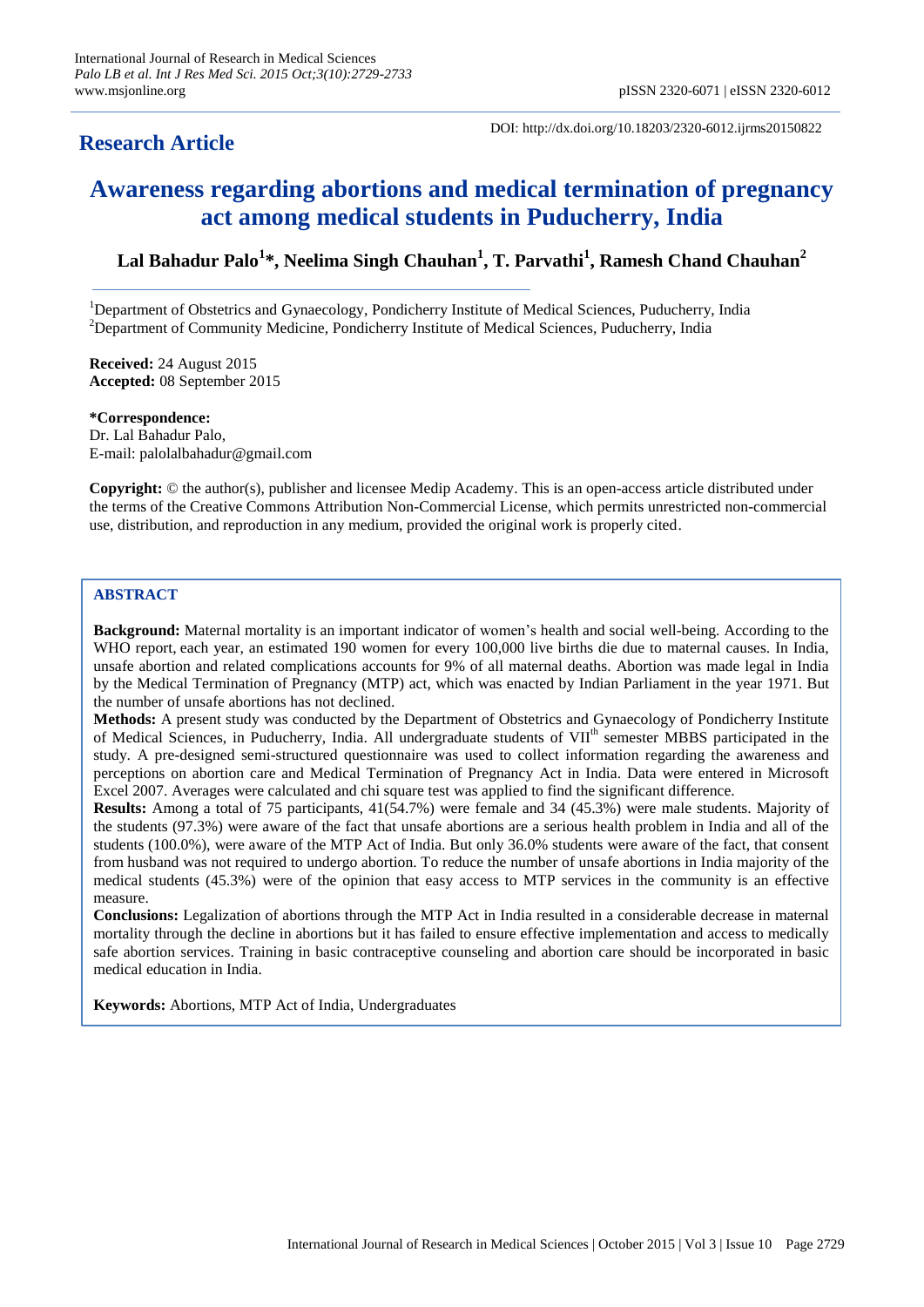#### **INTRODUCTION**

Maternal mortality is an important indicator of women's health and social well-being. According to the WHO report, each year, an estimated 190 women for every  $100,000$  live births die due to maternal causes.<sup>1</sup> The most important causes of maternal deaths are haemorrhage, sepsis, hypertensive disorders and complications of abortion.<sup>2</sup>

While the actual incidence of abortions in India is unknown, the most widely cited government figure suggests that around 621,748 abortions were conducted in 2011-2012. This number was further increased to 636,306 in 2012–2013; indicating an annual rate of about two abortions per  $1,000$  women aged  $15-49$  years.<sup>3</sup> These figures quoted by the government of India are greatly under-estimated. A study done by the Abortion Assessment Project–India (AAPI), a non-government organization has put the estimate of 6.4 million abortions, or a rate of 26 abortions per 1,000 women of reproductive age.<sup>4</sup> In India, unsafe abortion and related complications accounts for 9% of all maternal deaths.<sup>5</sup> This means that unsafe abortions are killing an Indian woman every two hours.

Abortion was made legal in India by the Medical Termination of Pregnancy (MTP) Act, which was enacted by Indian Parliament in the year 1971.<sup>6</sup> The Act permits abortion, if "the continuance of the pregnancy would involve a risk to the life of the pregnant woman or of grave injury to her physical or mental health; or there is a substantial risk that if the child were born, it would suffer from such physical or mental abnormalities as to be seriously handicapped". The MTP Act came into effect from 1 April 1972, with the goal of regulating and ensuring access to safe abortion and reducing the incidence of illegal abortion and consequent maternal mortality. Since then the act has been amended in the years  $1975$  and  $2002<sup>7,8</sup>$ . The ultimate aims of these amendments are: to eliminate abortions by untrained persons and in unsafe & unhygienic conditions, so as to reduce the maternal mortality & morbidity as well as female foeticide.

But in spite of a functional National Family Welfare Programme and widespread efforts by the government, the rates of illegal abortions are still high in India. Due to this, although the maternal mortality rates have declined significantly over the past few decades, the proportion of maternal deaths attributable to unsafe abortions has remained relatively constant.<sup>9</sup> The increasing trend of unsafe abortions in India remains a serious health problem. Women in India are inaccessible to safe abortion services due to limited availability of trained professionals, their unequal distribution in rural areas as compared to urban and misconceptions among them about the legal aspects of terminating a pregnancy.<sup>1</sup>

The Medical Council of India has also laid stress on the fact to educate doctors about humanities from the beginning of their medical carrier. In order to sensitize and educate young medical undergraduate students towards social and ethical issues, the Pondicherry University recently introduced a new curriculum for Community Medicine including Humanities as a part of undergraduate teaching.<sup>11</sup> The present study was conducted among medical undergraduates to assess their awareness regarding unsafe abortions and Medical Termination of Pregnancy Act in India.

#### **METHODS**

A cross-sectional study was conducted by the Department of Obstetrics and Gynecology of Pondicherry Institute of Medical Sciences, in Puducherry, India. All undergraduate students of VII<sup>th</sup> semester MBBS were invited to participate in the study.

A pre-designed semi-structured questionnaire was used to collect information regarding the awareness and perceptions on abortion care and Medical Termination of Pregnancy Act in India. Questions were developed by reviewing literature on the vital statistics data of India, current prevalent practices regarding abortions, and legal laws related to Medical Termination of Pregnancy. Both open-ended and closed-ended questions related to the incidence of unsafe abortions in India, MTP Act, and measures to combat the occurrence of unsafe abortions in India were asked.

The purpose of the study was explained to the participants and informed verbal consent was obtained. Information given by the participants and their identity were kept confidential. Data were entered in Microsoft Excel 2007 and were analysed by using Statistical Package of Social Sciences (SPSS) software. Averages were calculated and chi square test was applied to find the significant difference in the awareness among different groups. P value of  $< 0.05$  was taken as statistically significant.

#### **RESULTS**

Among a total of 75 participants, who completed the proforma, 41 (54.7%) were female and 34 (45.3%) were male students. As shown in Table 1, majority of the students (97.3%) were aware of the fact that unsafe abortions are a serious health problem in India. The awareness was slightly higher among female (97.6%) as compared to male students (97.1%) but the observed difference was not statistically significant (P value > 0.05).

Table 2 shows the awareness of the participants regarding the MTP Act. All the students, both male and female (100.0%), were aware of the Act.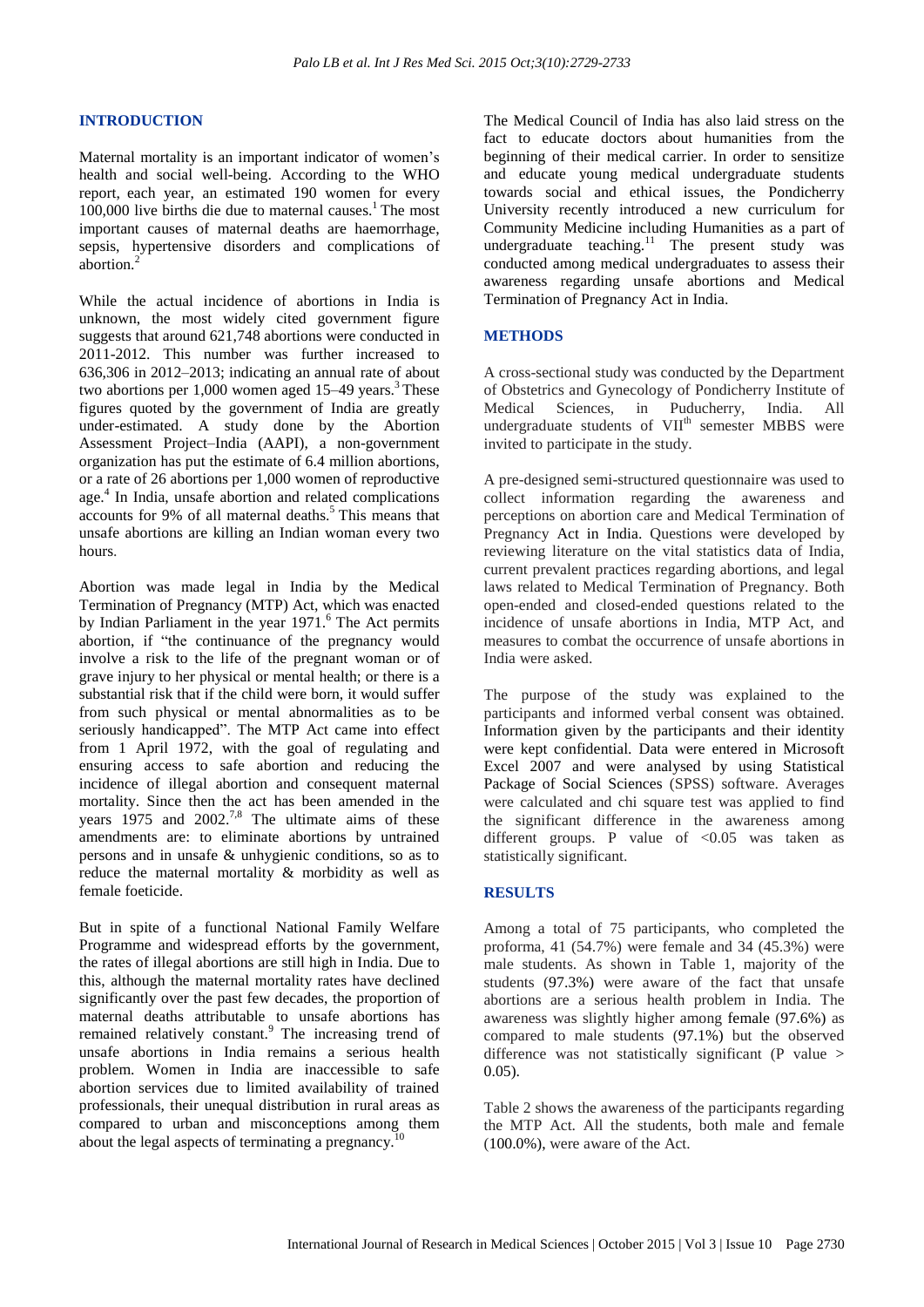| <b>Awareness</b> | <b>Female</b><br>$(n=41)$<br>$n(\%)$ | <b>Male</b><br>$(n=34)$<br>$n(\%)$ | <b>Total</b><br>$(n=75)$<br>$n$ (%) | P<br>value |
|------------------|--------------------------------------|------------------------------------|-------------------------------------|------------|
| Aware            | 40<br>(97.6)                         | 33<br>(97.1)                       | 73<br>(97.3)                        | >0.05      |
| Not aware        | 2.4)                                 |                                    | 2.7)                                |            |

## **Table 1: Awareness among students regarding unsafe abortions in India (n=75).**

As shown in Table 3, only 27 (36.0%) students were aware of the fact, that consent from husband was not required to undergo abortion. The knowledge was poor among both female (34.1%) and male (38.2%) students. While 64.0% students reported that for a woman to opt for abortion, her husband's consent was required for the procedure.

### **Table 2: Awareness regarding MTP Act of India (n=75).**

| <b>Variable</b> | <b>Female</b><br>$(n=41)$<br>n(%) | <b>Male</b><br>$(n=34)$<br>n(%) | <b>Total</b><br>$(n=75)$<br>$n$ (%) | P<br>value |
|-----------------|-----------------------------------|---------------------------------|-------------------------------------|------------|
| Aware           | 41<br>(100.0)                     | 34<br>(100.0)                   | 75<br>(100.0)                       | >0.05      |
| Not aware       | (0.0)                             | 0(0.0)                          | 0(0.0)                              |            |

Table 4 shows the awareness of the participants regarding unsafe abortions after the implementation of MTP Act in India. Sixty seven (89.3%) students reported that the MTP Act has failed to reduce the incidence of unsafe abortions in India. The awareness was better among female (92.7%) as compared to male students (85.3%) but the difference was not statistically significant (P value  $> 0.05$ ).

Majority of the medical students (45.3%) were of the opinion that easy access to MTP services in the community is an effective measure in reducing the number of unsafe abortions in India. While 26.7% students suggested that motivation for contraceptive use is necessary to deal with the situation. Another 9.3% students suggested that, proper training facilities for ancillary workers, was more helpful (Table 5).

#### **Table 3: Awareness regarding non-requirement of husband's consent for termination of pregnancy.**

| <b>Variable</b>     | <b>Female</b><br>$(n=41)$<br>n(%) | <b>Male</b><br>$(n=34)$<br>n(%) | <b>Total</b><br>$(n=75)$<br>n (%) | <b>P</b> value |
|---------------------|-----------------------------------|---------------------------------|-----------------------------------|----------------|
| Aware               | 14<br>(34.1)                      | 13<br>(38.2)                    | 27<br>(36.0)                      | > 0.05         |
| <b>Not</b><br>aware | 27<br>(65.9)                      | 2.1<br>(61.8)                   | 48<br>(64.0)                      |                |

#### **Table 4: Awareness regarding whether the MTP Act has decreased the incidence of unsafe abortions in India.**

| <b>Variable</b> | <b>Female</b><br>$(n=41)$ | <b>Male</b><br>$(n=34)$ | <b>Total</b><br>$(n=75)$ | P value |  |
|-----------------|---------------------------|-------------------------|--------------------------|---------|--|
|                 | $n(\%)$                   | n(%)                    | $n$ (%)                  |         |  |
| Aware           | 38                        | 29                      |                          |         |  |
|                 | (92.7)                    | (85.3)                  | (89.3)                   | > 0.05  |  |
| Not aware       | 3                         |                         |                          |         |  |
|                 | (7.3)                     | (14.7)                  | (10.7)                   |         |  |

#### **DISCUSSION**

India accounts for 20% of maternal deaths worldwide.<sup>12</sup> After more than four decades since the inception of MTP Act in India, the incidence of illegal abortions had shown no decline. Since it is a major threat to the health and life of women, more advance research should be undertaken to understand the various determinants of unsafe abortions in India.

It has been found that lack of knowledge about the MTP Act and its legal aspects among doctors is one of the reasons for women not getting access to legal abortion. In Colombia, there was significant rise in the numbers of safe abortions after training of health professionals about abortion law.<sup>13</sup> Thus; it is of utmost importance that physicians possess the right information on this subject which will be instrumental in securing legal abortion to those entitled to it.

The present study was undertaken to assess the awareness among medical students regarding increasing incidence of unsafe abortions and the MTP Act in India. Majority of the students (97.3%) were aware of the fact that unsafe abortions are a serious health problem. The awareness was almost equal among male (97.1%) and female students (97.6%). Our findings were consistent with other similar study done by Kumar et al among university students of Karachi where a total of 381 students were interviewed and it was found that most of the medical students thought that illegal abortion was a health issue in Pakistan (p0.001) as compared to the non-medical students.<sup>14</sup> Similarly in a study regarding the knowledge and attitudes of 1,997 medical students at 27 different colleges in Maharashtra in India, found that almost all respondents (95.7%) thought that unsafe abortions are a serious problem in India.<sup>15</sup>

In the present study, all of the students, both male and female (100%), were aware of the MTP Act. Whereas, in a study done by Herald and Linda among 457 final year medical students at the University of Argentina, found that 92.6% knew that abortion is not punishable under some circumstances. But, the majority did not know the exact abortion laws in Argentina.<sup>16</sup> Similarly the findings of a study done by Geleto et al have shown that fewer than half, 35.7% of the respondents had good awareness about legal background of safe abortion in Ethiopia.<sup>17</sup>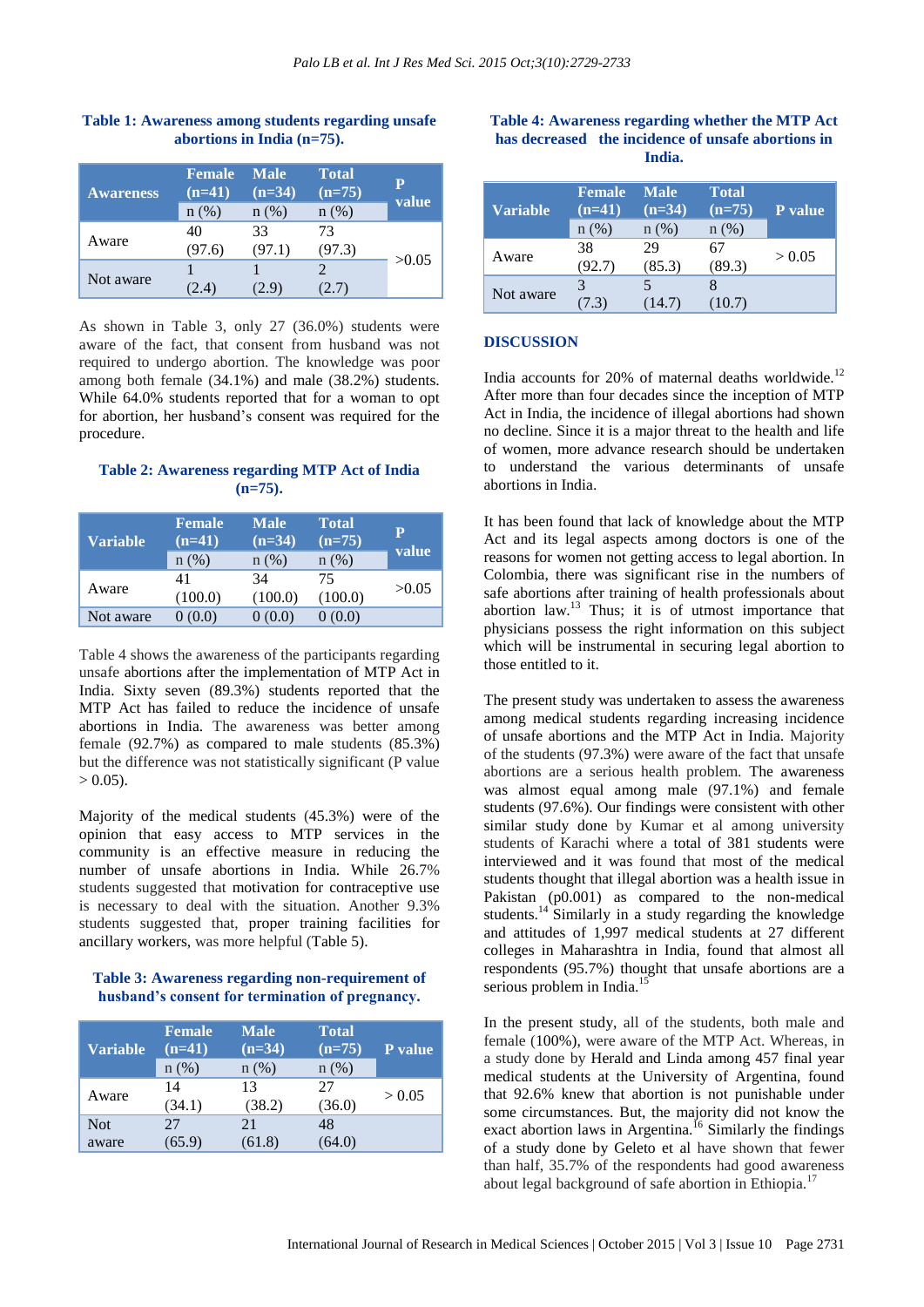| <b>Suggestions</b>                                  | Female $(n=41)$ | Male $(n=34)$ | Total $(n=75)$ | P value |
|-----------------------------------------------------|-----------------|---------------|----------------|---------|
|                                                     | $n(\%)$         | $n$ (%)       | $n$ (%)        |         |
| Sex education                                       | 12 (29.3%)      | 6(17.6%)      | 18 (24.0%)     |         |
| Motivation for contraceptive use                    | 13 (31.7%)      | 7(20.6%)      | 20(26.7%)      |         |
| Easy access to MTP services                         | 15 (36.6%)      | 19 (55.9%)    | 34 (45.3%)     |         |
| Proper training facilities for<br>ancillary workers | 03(7.3%)        | 04(11.8%)     | $07(9.3\%)$    | > 0.05  |
| Don't know                                          | $00(0.0\%)$     | $01(2.9\%)$   | 01(1.3%)       |         |
| More than one response Possible                     |                 |               |                |         |

#### **Table 5: Suggestions to reduce the incidence of unsafe abortions in India.**

In our study, only 36.0% students reported to be aware of the fact that consent from husband was not required to undergo abortion. Another study reported better awareness, in which only 24.9% students thought that a woman needs the consent of the spouse to have an abortion.<sup>15</sup>

Findings from the present study suggest that medical students were aware of the fact that the MTP Act of India has failed to decline unsafe abortions, as majority of the students (89.3%) reported that there was no reduction in the incidence of unsafe abortions in India. Therefore, there should be adequate abortion training for service providers, and provision of services at the appropriate primary health level to ensure that women have access to these services.

Nearly half of the medical students (45.3%) were of the opinion that easy access to MTP services in the community is an effective measure in reducing the number of unsafe abortions in India and 26.7% students suggested that motivation for contraceptive use is necessary to deal with the situation. Similarly, in a study by Sara Hogmark et al, majority of the students opined that insufficient use of contraceptives and family planning was the reason behind increasing number of unsafe abortions while one out of five students (19.2 %) mentioned that access to safe abortion care was more<br>important.<sup>15</sup> One global survey estimated that One global survey estimated that approximately 60% of the world's population lives in countries where abortion is officially legal but there are considerable barriers to access an abortion, despite high demand.<sup>18</sup> The findings in the present study correlate with similar studies done in India and abroad. The correct knowledge regarding abortion laws was poor among medical undergraduate students. Insufficient knowledge and training among health care providers presents an obstacle to women seeking abortions.

These findings indicate a need for medical students to receive better understanding and training to provide sexual and reproductive health services and abortion services in future.

#### **CONCLUSION**

Legalization of abortions through the MTP Act in India resulted in a considerable decrease in maternal mortality through the decline in abortions but it has failed to ensure effective implementation and access to medically safe abortion services. The number of abortions performed is a direct consequence of the number of unwanted pregnancies. Therefore family planning is an important measure to decrease the number of abortions and thus maternal mortality. Training in basic contraceptive counselling and abortion care should be incorporated in basic medical education in India.

*Funding: No funding sources*

*Conflict of interest: None declared Ethical approval: Informed verbal consent of the study participants was taken*

#### **REFERENCES**

- 1. Alkema L et al. Trends in Maternal Mortality: 1990 to 2013, Estimates Developed by WHO, UNICEF, UNFPA, the World Bank and the United Nations Population Division, Geneva: WHO, 2014.
- 2. Registrar General of India. Special bulletin on maternal mortality 2004–06. New Delhi: Registrar General of India, 2009.
- 3. Ministry of Health and Family Welfare, Health and Family Welfare Statistics of India 2013, New Delhi: Ministry of Health and Family Welfare, Statistics Division, 2013.
- 4. Duggal R and Ramachandran V, The Abortion Assessment Project—India: key findings and recommendations, Reproductive Health Matters. 2004;12(24 Suppl.):122-9.
- 5. Registrar General of India, Report on Medical Certification of Cause of Death, 2010, New Delhi: Registrar General of India, 2014.
- 6. Government of India, The Medical Termination of Pregnancy Act, No. 34, 1971.
- 7. Government of India, Medical Termination of Pregnancy Rules and Regulations, Vide GSR 2543, 1975.